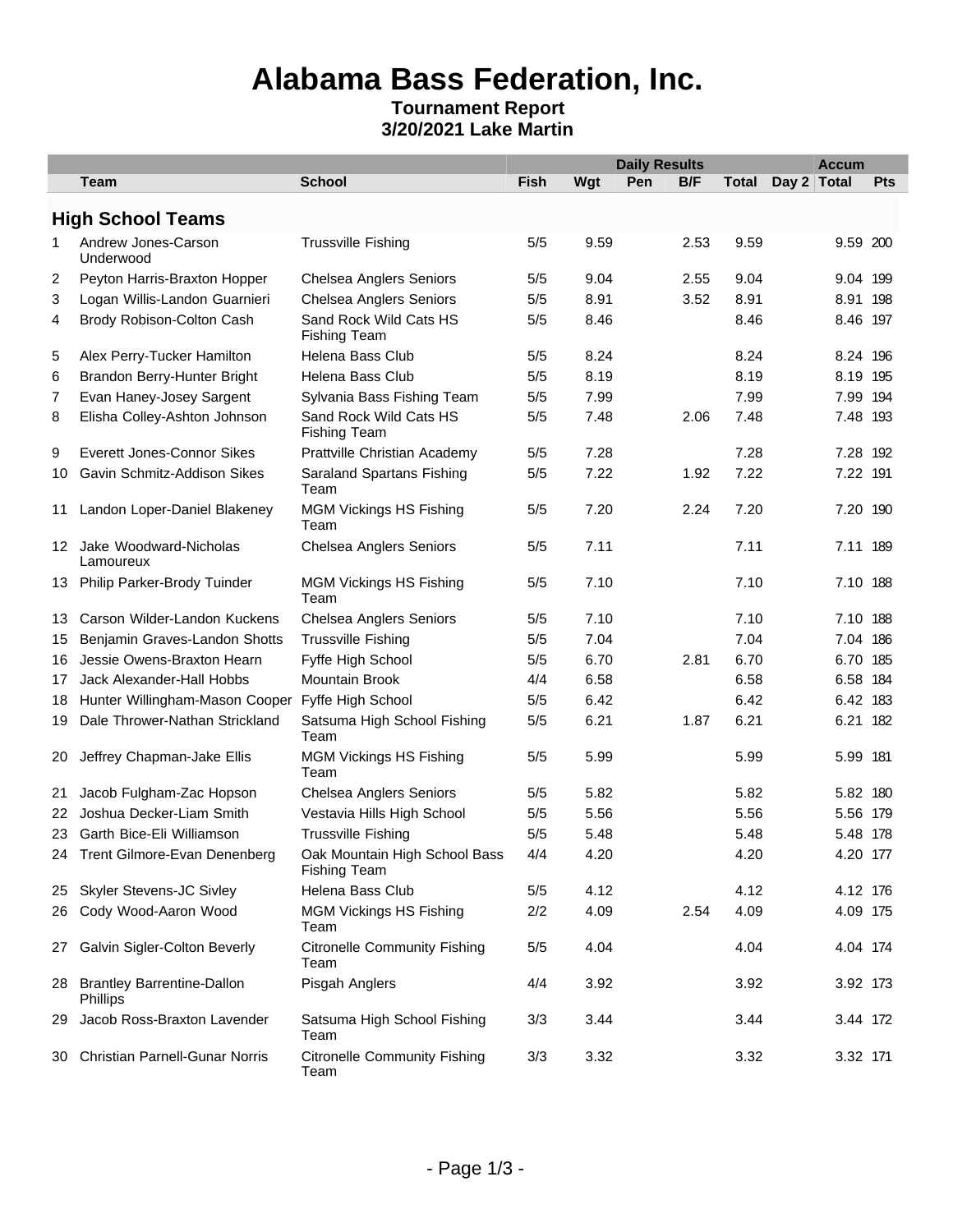### **Alabama Bass Federation, Inc. Tournament Report**

## **3/20/2021 Lake Martin**

|    |                                       |                                               |             | <b>Daily Results</b> |     |      |       | <b>Accum</b> |          |            |
|----|---------------------------------------|-----------------------------------------------|-------------|----------------------|-----|------|-------|--------------|----------|------------|
|    | Team                                  | <b>School</b>                                 | <b>Fish</b> | Wgt                  | Pen | B/F  | Total | Day 2 Total  |          | <b>Pts</b> |
| 31 | Landen Dixon-Zach Gaston              | Citronelle Community Fishing<br>Team          | 2/2         | 3.19                 |     |      | 3.19  |              | 3.19 170 |            |
| 32 | John James Coco-Wesley<br>MacDonald   | Oak Mountain High School Bass<br>Fishing Team | 2/2         | 2.98                 |     |      | 2.98  |              | 2.98 169 |            |
|    | 33 Dalton McKenzie-Aaron<br>Thornburg | <b>MGM Vickings HS Fishing</b><br>Team        | 2/2         | 2.26                 |     |      | 2.26  |              | 2.26 168 |            |
|    | 34 Aiden Smith-William Poe            | <b>Spring Valley Anglers</b>                  | 1/1         | 1.30                 |     | 1.30 | 1.30  |              | 1.30 167 |            |
|    | 35 Dylan Mullenax-JD Wheeler          | <b>MGM Vickings HS Fishing</b><br>Team        | 1/1         | 1.04                 |     | 1.04 | 1.04  |              | 1.04 166 |            |
|    | 36 Lucas Crowe-Riley Bethune          | Fyffe High School                             | 0/0         | .00                  |     |      | .00   |              | .00      | -50        |